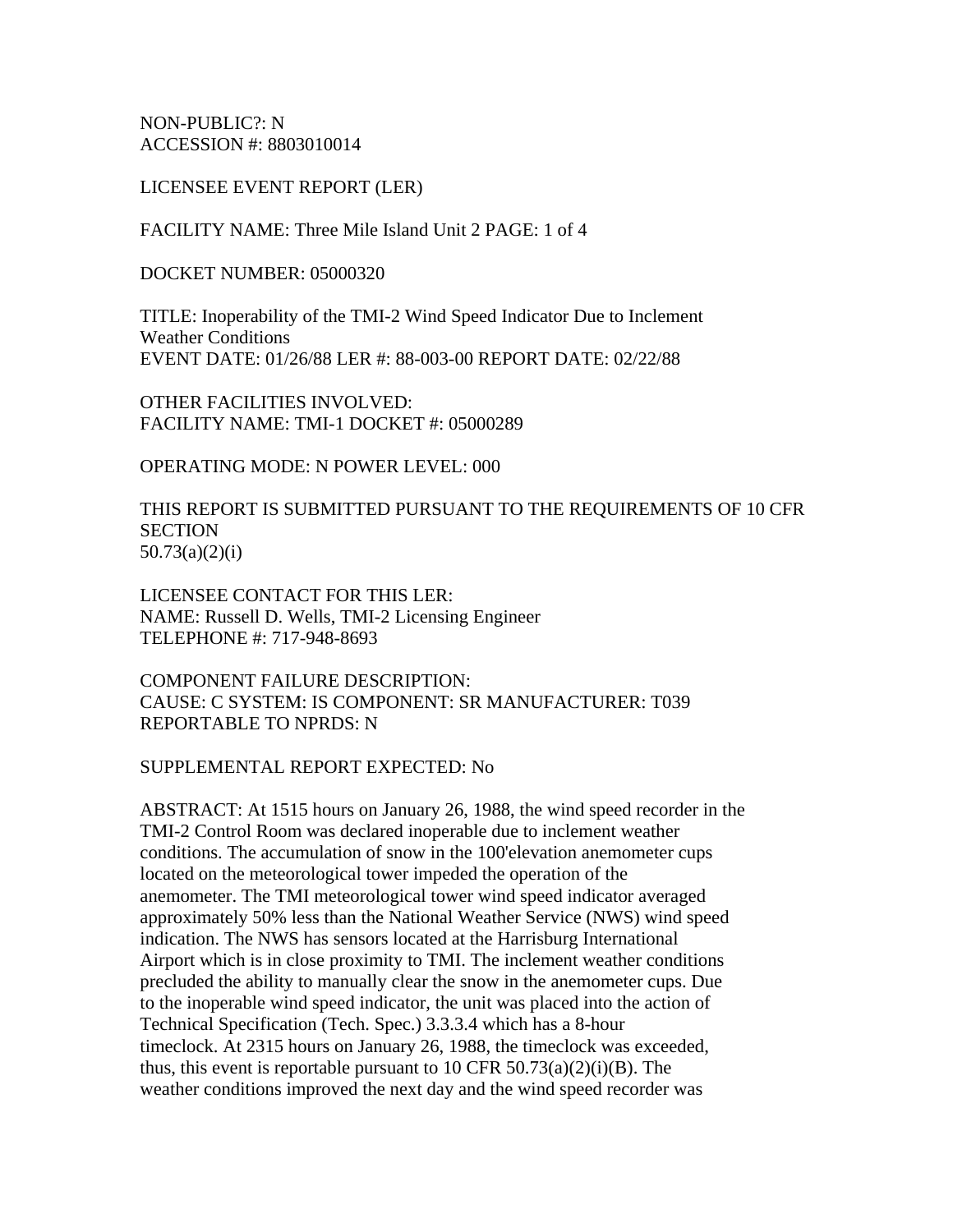restored to an operable status at 1245 hours on January 27, l988. The root cause of this event was adverse weather conditions which impaired the operation of the anemometers, thus, resulting in an abnormal wind speed indication. TMI-2 Technical Specification Change Request No. 53 requests, in part, to increase the Action Statement timeclock for Tech. Spec. 3.3.3.4 to seven (7) days which will minimize the potential for future similar type events.

(End of Abstract)

TEXT: PAGE: 2 of 4

# I. PLANT OPERATING CONDITIONS BEFORE THE EVENT

The TMI-2 facility was in a long-term cold shutdown state; the defueling evolution was in progress. The reactor decay heat was being removed via loss to ambient. Throughout this event there was no affect on the Reactor Coolant System or the core.

# II. STATUS OF STRUCTURES, COMPONENTS, OR SYSTEMS THAT WERE INOPERABLE AT THE START OF THE EVENT AND THAT CONTRIBUTED TO THE EVENT

 $N/A$ 

## III. EVENT DESCRIPTION

At 1515 hours on January 26, 1988, the wind speed recorder (IEEE 803A Code-SR) in the TMI-2 Control Room (IEEE 805 Code-NA was declared inoperable due to inclement weather conditions (i.e., snow and freezing temperatures). TMI-2 Technical Specification (Tech. Spec.) Limiting Condition for Operation (LCO) 3.3.3.4 requires the meteorological monitoring instrumentation channels (IEEE 805 Code-IS) of Recovery Operations Plan (ROP) Table 4.3-5 to be operable. Indicators for the wind speed recorder exists in the Unit 2 Control Room, Unit 1 Control Room, and the Emergency Operations Facility (EOF) located off-site.

The inoperability of the wind speed recorder was determined by comparing the indications at the above locations and the wind speed from the National Weather Service (NWS). The NWS has a wind speed indicator at the Harrisburg International Airport which is in close proximity to TMI. The average TMI meteorological tower wind speed indication was approximately 50% less than the NWS wind speed indication. For example, at 1500 hours, the 100' elevation "B" anemometer on the TMI meteorological tower indicated a wind speed of approximately four (4) mph as compared to the NWS wind speed indication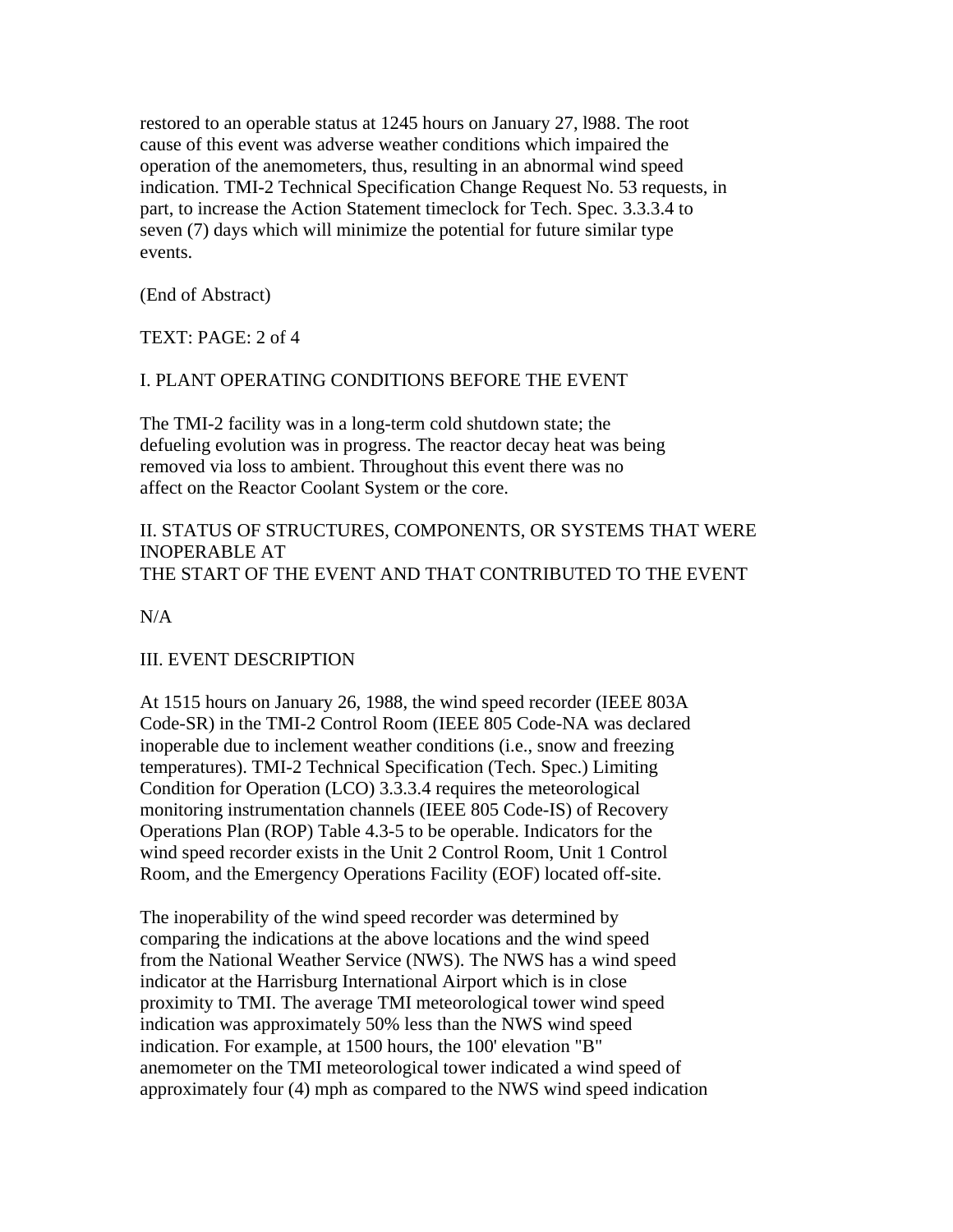of approximately nine (9) mph. Observation of the anemometer cups indicated that they were filled with snow. The weight of the accumulated snow impeded the operation of the anemometers and caused the abnormal wind speed indication.

The inoperability of the wind speed indicator placed the unit into the Action Statement of TMI-2 Tech. Spec. 3.3.3.4 which requires the restoration of at least one (1) channel to operable status within 8 hours. However, the inclement weather impaired the capability to restore the wind speed indicator to an operable status within this timeclock. Thus, at 2315 hours on January 26, 1988, the 8-hour timeclock was exceeded. This event resulted in a condition prohibited by the Plant's Technical Specifications and as such is reportable pursuant to 10 CFR 50.73(a)(2)(i)(B).

## TEXT: PAGE: 3 of 4

Weather conditions improved the next day and the wind speed indicator was restored to an operable status at 1245 hours on January 27, 1988, based on a comparison of the meteorological tower and NWS wind speed indications.

## IV. ROOT CAUSE OF THE EVENT

The root cause of this event was adverse weather conditions which impeded the operation of the anemometer, thus, resulting in an abnormal wind speed indication. Due to the weather conditions, the accumulated snow in the anemometer was unable to be manually removed.

## V. CORRECTIVE ACTIONS

Short-Term - Upon declaring the Unit 2 wind speed indicator inoperable, the Site Operations and Environmental Controls Departments determined that, in the event of an emergency, accurate and reliable wind speed indication could be obtained from the NWS. Additionally, as a result of improved weather conditions, the wind speed indicator was restored to an operable status at 1245 hours on January 27, 1988.

Long-Term - TMI-2 Technical Specification Change Request (TSCR) No. 53 (reference GPU Nuclear letter 4410-87-L-0042, dated April 23, 1987) proposed, in part, to increase the Action Statement timeclock for Tech. Spec. 3.3.3.4 to seven (7) days. This change will minimize the potential for future similar type events. GPU Nuclear expects NRC approval of this TSCR in late March 1988. GPU Nuclear believes that no further corrective actions are necessary.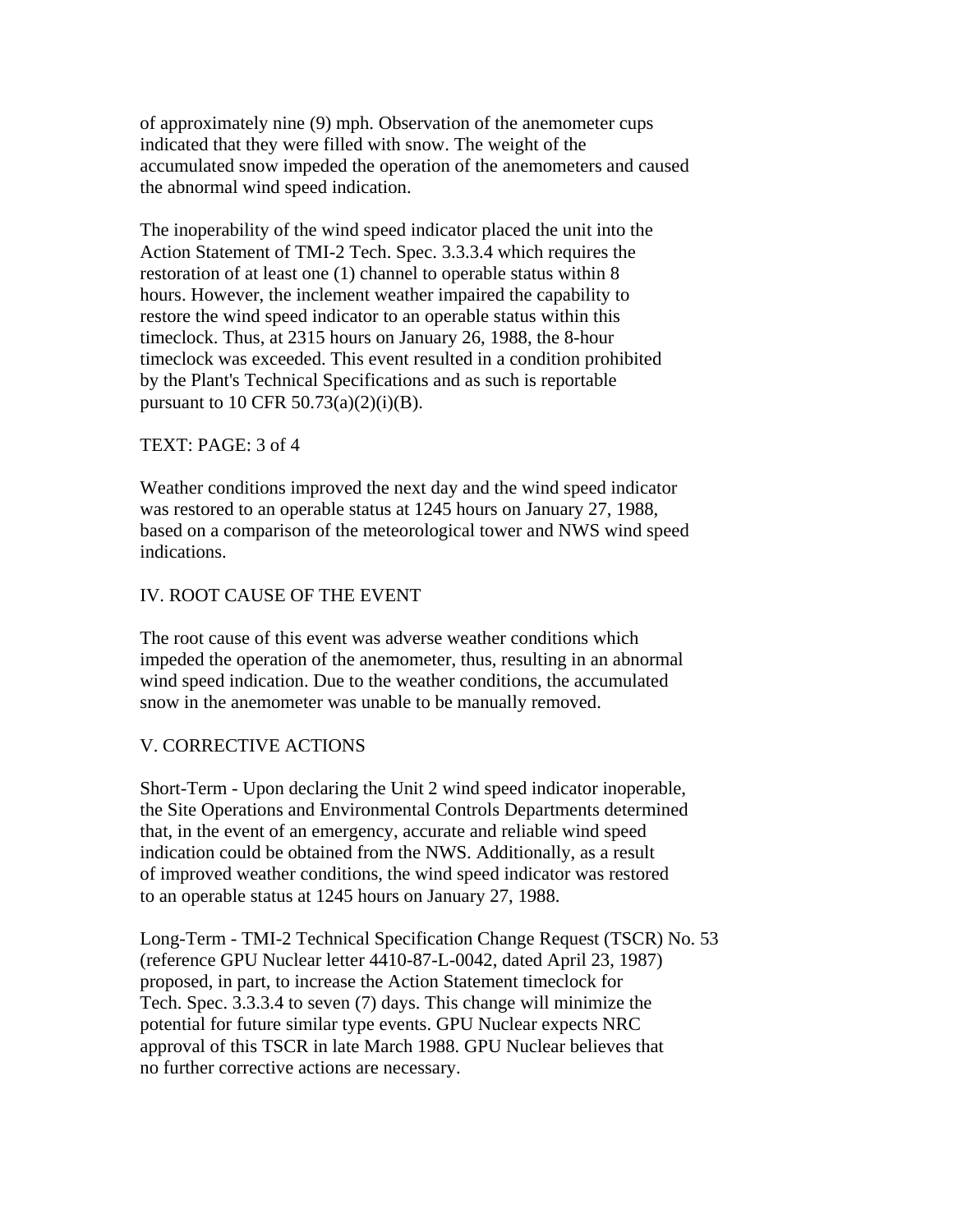## VI. COMPONENT FAILURE DATA

## Component

a. Wind Speed Indicator: Manufactured by Taylor Instrument Co. Model 830 J

b. 100' Elevation Anemometer: Manufactured by Teledyne Geotech Model 50.1

## VII. AUTOMATIC OR MANUALLY INITIATED SAFETY SYSTEM RESPONSES

N/A

TEXT: PAGE: 4 of 4

# VIII. ASSESSMENT OF THE SAFETY CONSEQUENCES AND IMPLICATIONS OF THE EVENT

The basis for the operability of the meteorological instrumentation is to ensure sufficient meteorological data is available for estimating potential radiation doses to the public as a result of routine or accidental releases of radioactive materials to the atmosphere. The wind speed indicator in the Unit 2 Control Room provides an immediate readout for the anemometer at the sation meteorological tower. The wind speed indicator is also linked directly to the Unit 1 Control Room and the EOF. Though the wind speed indication at these locations was inoperable, reliable and accurate wind speed indication was available from the NWS, based on information from the Harrisburg International Airport which is in close proximity to TMI. Thus, this event did not jeopardize the health and safety of the public.

## ATTACHMENT # 1 TO ANO # 88003010014 PAGE: 1 of 1

GPU Nuclear Corporation Post Office Box 480 GPU NUCLEAR Route 441 South Middletown, Pennsylvania 17057-0191 717 944-7621 TELEX 84-2386 Writer's Direct Dial Number (717) 948-8461

February 22, 1988 4410-88-L-0021/0354P